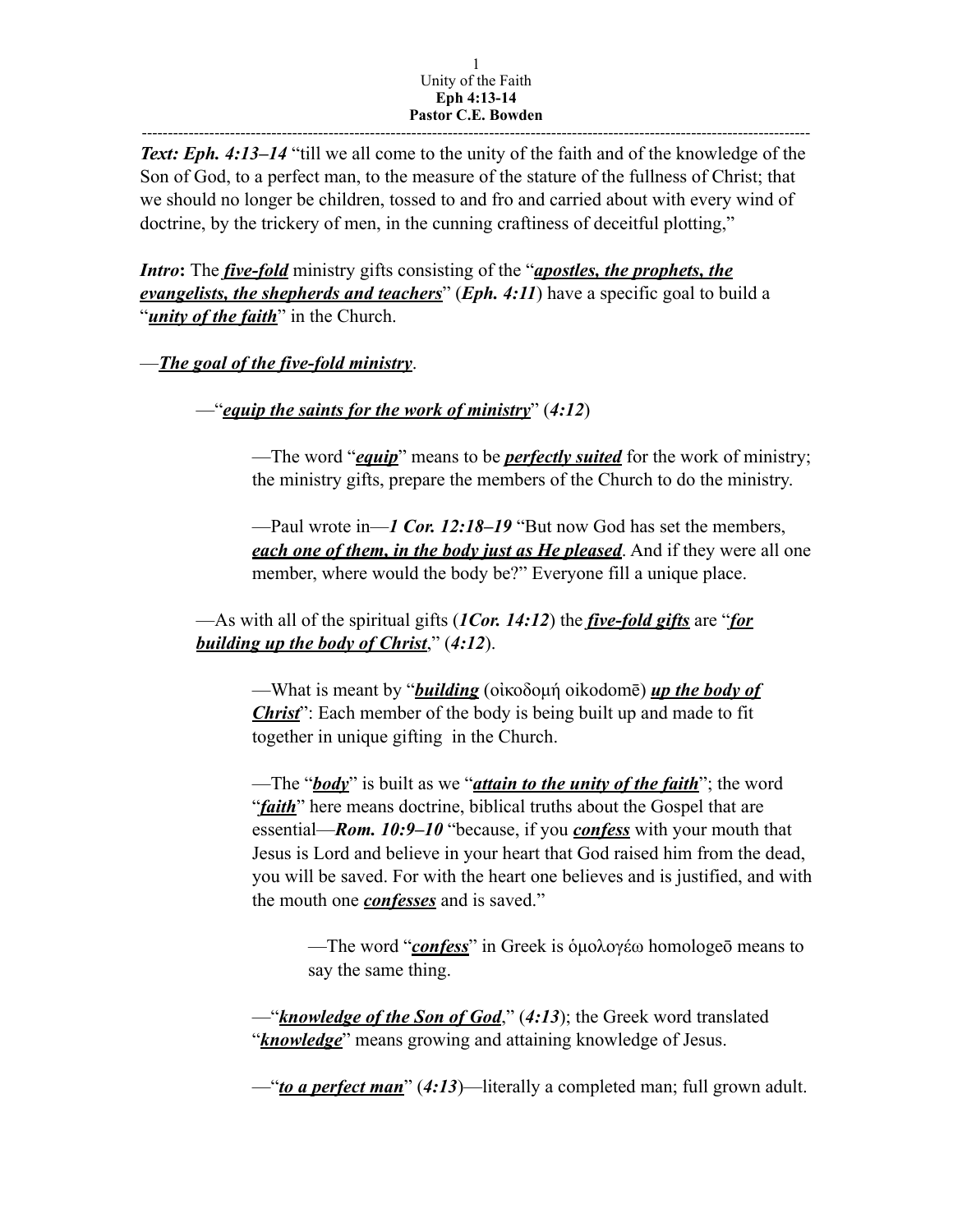--------------------------------------------------------------------------------------------------------------------------------- —"*to the measure of the stature of the fullness of Christ*;" (*4:13*); we have left all spiritual infancy behind and have reached full grown stature as adult Christians—*Eph. 4:14* "that *we should no longer be children*, *tossed to and fro and carried about with every wind of doctrine*, by the trickery of men, in the cunning craftiness of deceitful plotting,"

> —*Eph. 4:15* "but, speaking the truth in love, *may grow up in all things into Him who is the head*—Christ—"

> —*1Cor. 13:11* "When I was a child, I spoke as a child, I understood as a child, I thought as a child; *but when I became a man, I put away childish things*."

—Paul foresees the completion of these goals resulting in an effective and powerful Church—*Eph. 4:16* "from whom the whole body, joined and knit together by what every joint supplies, according to the effective working by which every part does its share, *causes growth of the body for the edifying of itself in*  l<u>ove.</u>"

—Every part of the body is properly connected and working together as it should; every member of the Church functioning in their gifting complementing every other member.

## —"*no longer walk as the rest of the Gentiles walk*," (*Eph. 4:17*)

—Paul opened this chapter admonishing us to "*walk worth*y", now he admonishes the Ephesians not to walk like the culture around them.

—Ephesus was a very immoral city; it was a leading city of commerce and culture in the Roman Empire, the home of the pagan temple of Diana, one of the seven wonders of the ancient world.

—Worship of Diana involved the worst immorality of degraded pagan religion.

—Diana was the goddess of the moon; daughter of Zeus a fertility goddess which included temple prostitution.

—Paul's preaching of the Gospel in Ephesus had threatened the trade of the silversmiths who made images of Diana to sell to the Ephesians.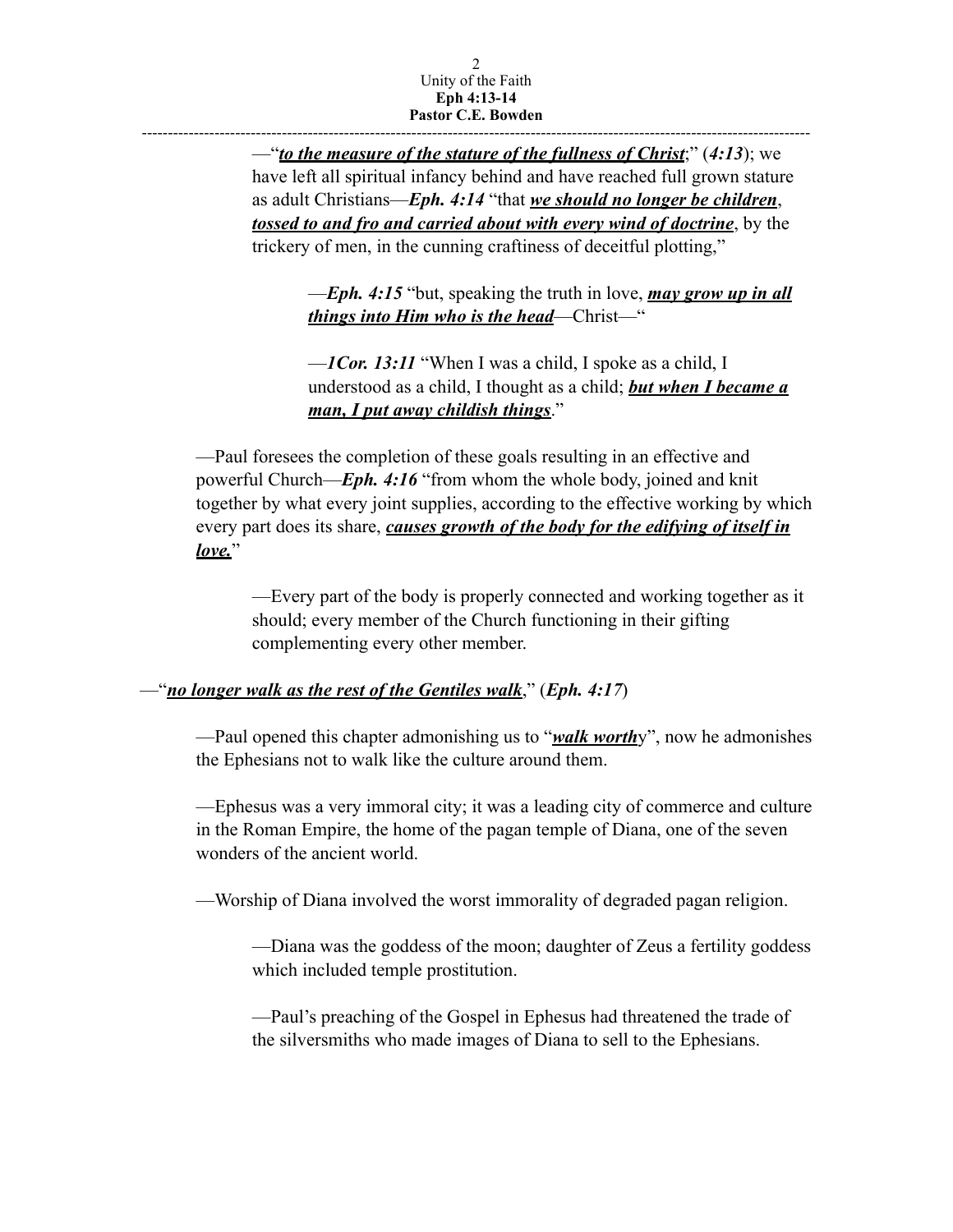---------------------------------------------------------------------------------------------------------------------------------

—Demetrius the silversmith incited the crowd against Paul—*Acts 19:26* "Moreover you see and hear that not only at Ephesus, but throughout almost all Asia, this Paul has persuaded and turned away many people, saying that *they are not gods which are made with hands*."—*Acts 19:28 "*Now when they heard this, they were full of wrath and cried out, saying, "Great is Diana of the Ephesians!"

—Paul reminds the Ephesian believers of the life they had been set free from—*Eph. 4:19* "*they…*have given themselves over to lewdness, to work all uncleanness with greediness."

—Paul exhorts them *Eph. 4:22 "…*put off, concerning your former conduct, the old man which grows corrupt according to the deceitful lusts."

—How do you "*walk worthy*"—*Eph. 4:23* "and be *renewed in the spirit of your mind.*"

—Paul wrote in *Rom. 12:2* "And do not be conformed to this world, but be transformed by the *renewing of your mind*, that you may prove what is that good and acceptable and perfect will of God."

—"*Walking Worthy*" is not just the avoidance of the sinful corruption of our past lives; it is the triumphant power and transformation of the Holy Spirit through faith in Jesus Christ.

—So transformation is change from the inside out.

—Jesus gave us the key to this transformation; He prayed that we would be changed by the Word—*John 17:17* "Sanctify them by Your truth. Your word is truth."

—Our natural minds are set on refusing to see God as infinitely more worthy of praise than we are; *the only thing our fallen minds desire is what we perceive is good for us*—*Gen. 3:6* "the tree was good for food, that it was pleasant to the eyes, and a tree desirable to make one wise…"

—The renewed mind puts the infinite worth of God above everything— *Rom.* 12:1 "I beseech you therefore, brethren, by the mercies of God, that you *present your bodies a living sacrifice*, holy, acceptable to God, which is your reasonable service."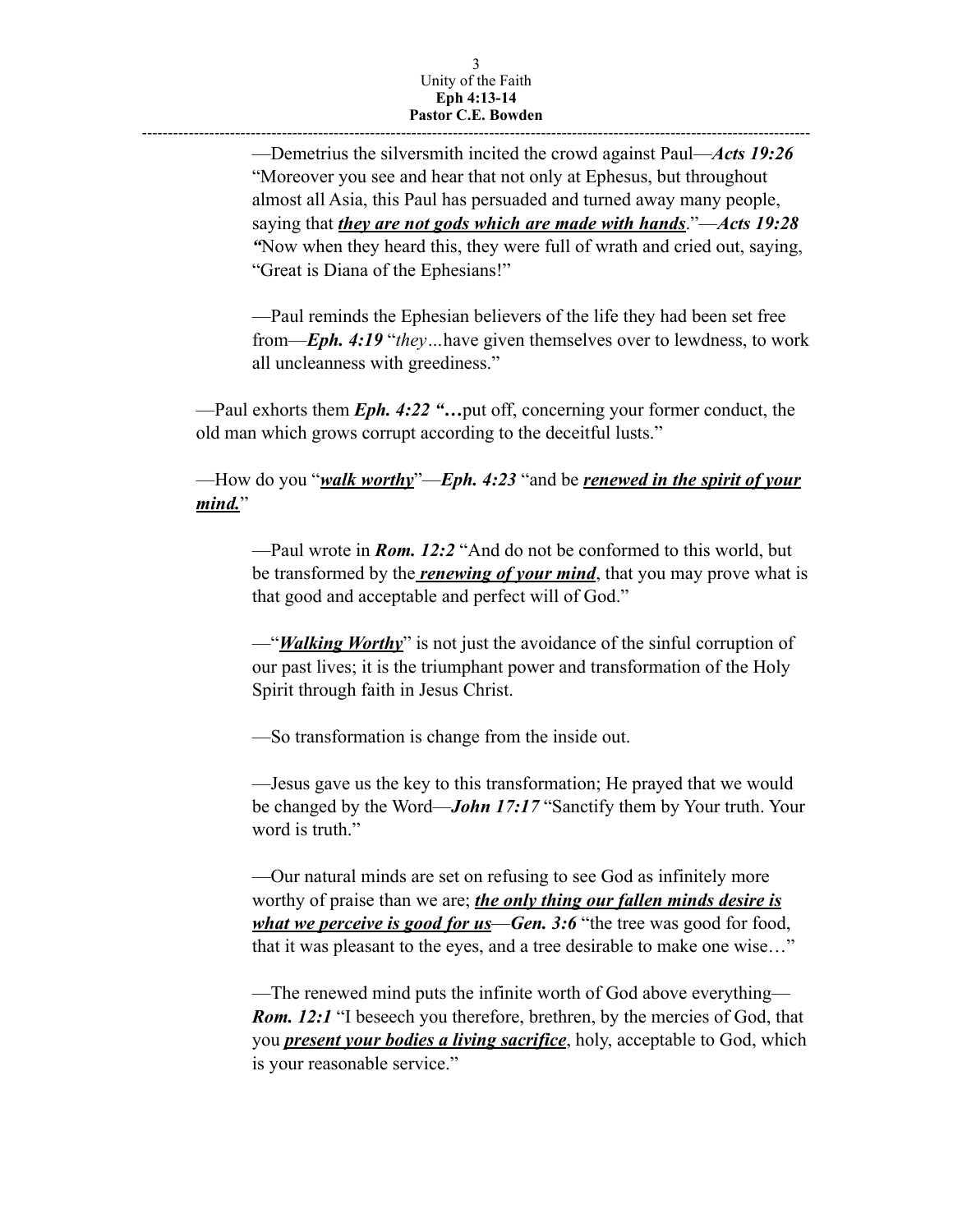---------------------------------------------------------------------------------------------------------------------------------

—Walking worthy is—*Eph. 4:24* "and that you *put on the new man*  which was created according to God, in true righteousness and holiness."

—Changed inwardly it is lived outwardly.

—The final piece in this *Eph. 4:30* "And do not grieve the Holy Spirit of God, by whom you were sealed for the day of redemption."

—Grieving the Holy Spirit is submitting your flesh to the old life, while the Holy Spirit is working in you to create the new man.

—Refusing to give in to the lie of the devil, who will tell you its your right, its good for you—*Eph. 4:27* "nor give place to the devil."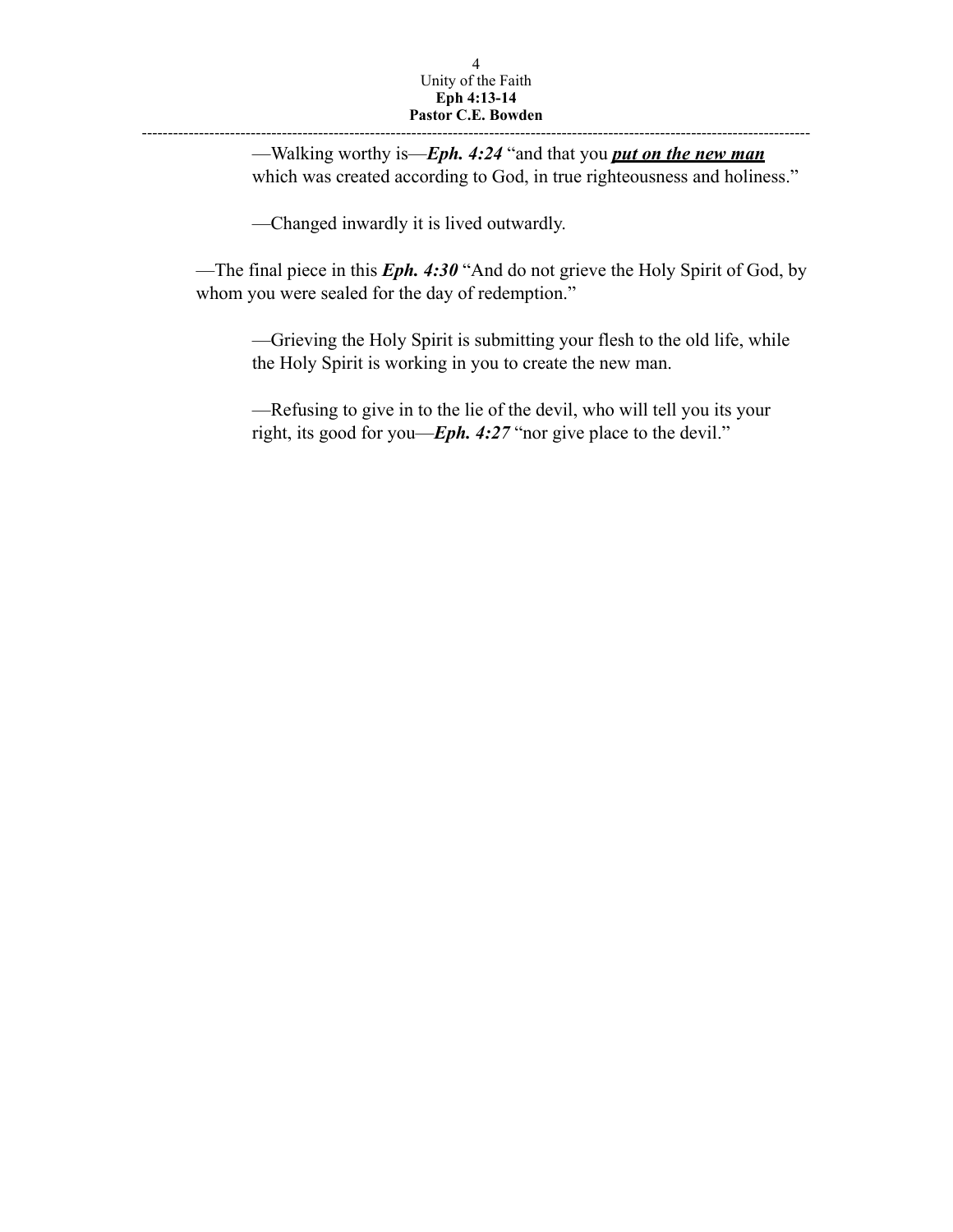5<br>Unity of the Faith<br>Eph 4:13-14<br>Pastor C.E. Bowden